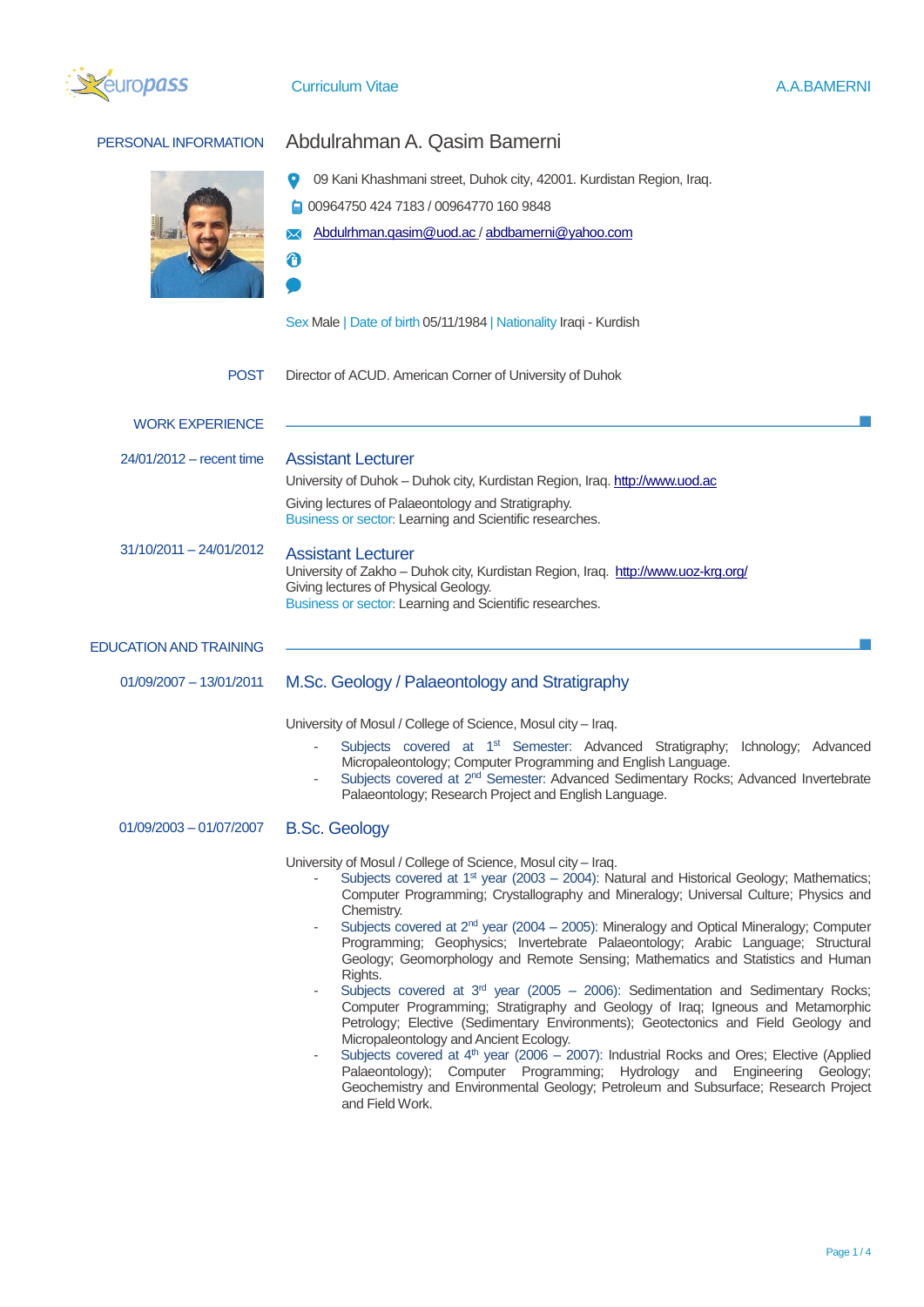| uropass <sup>.</sup>               | <b>Curriculum Vitae</b>                              |                                          |                                                                                                                                                                                                                                                                                               |                   | ABDULRAHMAN A. QASIM |
|------------------------------------|------------------------------------------------------|------------------------------------------|-----------------------------------------------------------------------------------------------------------------------------------------------------------------------------------------------------------------------------------------------------------------------------------------------|-------------------|----------------------|
| <b>PERSONAL SKILLS</b>             |                                                      |                                          |                                                                                                                                                                                                                                                                                               |                   |                      |
| Mother tongue(s)                   | <b>KURDISH</b>                                       |                                          |                                                                                                                                                                                                                                                                                               |                   |                      |
| Other language(s)                  | <b>UNDERSTANDING</b>                                 |                                          |                                                                                                                                                                                                                                                                                               | <b>SPEAKING</b>   | <b>WRITING</b>       |
|                                    | Listening                                            | Reading                                  | Spoken interaction                                                                                                                                                                                                                                                                            | Spoken production |                      |
| English Language                   | C <sub>2</sub>                                       | C <sub>1</sub>                           | <b>B1</b>                                                                                                                                                                                                                                                                                     | <b>B1</b>         | <b>B1</b>            |
|                                    |                                                      |                                          |                                                                                                                                                                                                                                                                                               |                   |                      |
| Arabic language                    | C <sub>1</sub>                                       | C <sub>1</sub>                           | C <sub>1</sub>                                                                                                                                                                                                                                                                                | C <sub>1</sub>    | C <sub>1</sub>       |
|                                    |                                                      |                                          | Replace with name of language certificate. Enter level if known.                                                                                                                                                                                                                              |                   |                      |
| <b>Communication skills</b>        | Common European Framework of Reference for Languages |                                          | Good communication skills gained from participating with giving lectures in the department of Applied<br>Geosciences and especially in the Field time and practical sessions. Also participating with Seminars<br>and Scientific and Academic debates in my departments and other activities. |                   |                      |
| Organisational / managerial skills | Sciences.                                            |                                          | Reporter (Head's assistant) of the Department of Applied Geosciences, Member of the<br>Examining and quality assurance committee at the Faculty of Spatial Planning and Applied<br>Leading a non-political association (GAD): Geological Association of Duhok.                                |                   |                      |
| Job-related skills                 |                                                      |                                          | Visiting Teacher at Polytechnic University of Duhok / Technical Institute of Zakho -<br>Department of Petroleum. (Giving lectures in Petroleum Geology)                                                                                                                                       |                   |                      |
| <b>Computer skills</b>             |                                                      | Good command of Microsoft Office™ tools. |                                                                                                                                                                                                                                                                                               |                   |                      |
| <b>ADDITIONAL INFORMATION</b>      |                                                      |                                          |                                                                                                                                                                                                                                                                                               |                   |                      |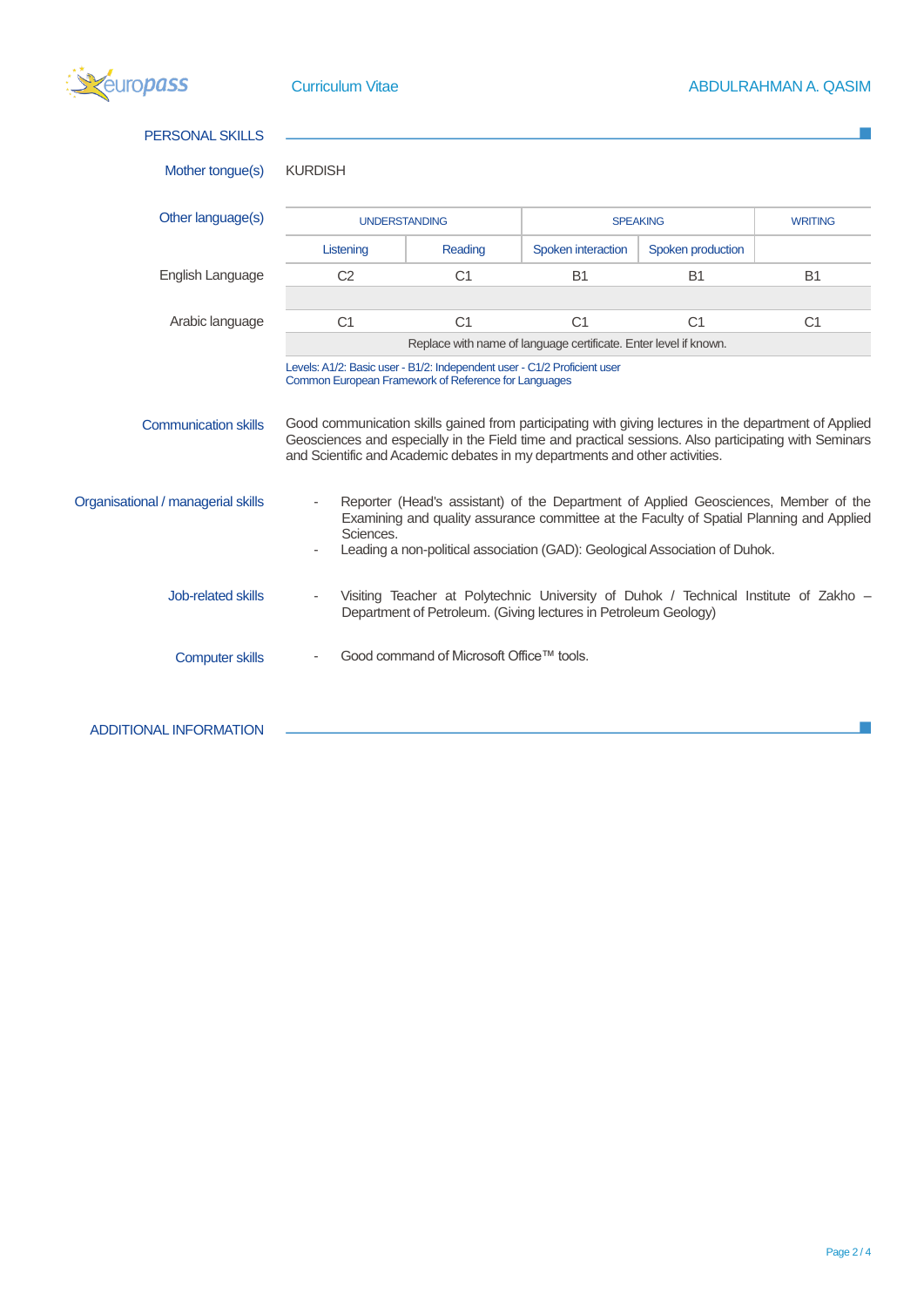

| Projects                                        | Undergraduate Project of: Stratigraphy of Shiranish Formation in the Type Locality, Duhok<br>area / Kurdistan Region.                                                                                                                                        |
|-------------------------------------------------|--------------------------------------------------------------------------------------------------------------------------------------------------------------------------------------------------------------------------------------------------------------|
|                                                 | Undergraduate Project of: Stratigraphy and High Resolution Lithological description of<br>Kolosh Formation (Danian), Bekhair anticline, Duhok area - Kurdistan Region.                                                                                       |
| <b>Seminars</b>                                 | Seminar of: "Story of Creation", University of Zakho, College of Science. 2011.                                                                                                                                                                              |
|                                                 | Seminar of: "Biostratigraphy of Shiranish Formation in the Subsurface Section of Khanke Oil<br>Well No. 1, Duhok area, Kurdistan Region - North of Iraq". University of Duhok, Faculty of<br>Engineering and Applied Sciences. 2013.                         |
|                                                 | Seminar of: "Micropaleontological applications in Petroleum exploration". University of<br>Duhok, Faculty of Spatial Planning and Applied Sciences. 2014.                                                                                                    |
|                                                 | Seminar of 'Qulqula Group of Kurdistan'. University of Duhok, College of Spatial Planning<br>$\overline{\phantom{a}}$<br>and Applied sciences. 20/10/2015.                                                                                                   |
|                                                 | Seminar of "The Mother, millions of years in future". University of Duhok, College of Spatial<br>$\overline{\phantom{a}}$<br>Planning and Applied sciences. 27/10/2015.                                                                                      |
| <b>Honours and awards</b><br><b>Memberships</b> | Estimation award 26/09/2013. From University of Duhok / Faculty of Engineering and<br>$\overline{\phantom{a}}$<br>Applied Sciences - Dean Office.                                                                                                            |
|                                                 | Member of the Directorate of the Geological Survey of Kurdistan / Duhok branch. Since<br>$\overline{\phantom{a}}$<br>23/01/2012.                                                                                                                             |
| <b>References</b>                               | Contributor to the: http://foraminifera.eu/about.html                                                                                                                                                                                                        |
|                                                 | Prof. Dr. Rund A. Hammoudi / Director of the International Relations – University of Duhok.<br>$\overline{\phantom{a}}$<br>Rund.hammoudi@uod.ac / 00964750 731 1305                                                                                          |
| Participation                                   | Dr. Mumtaz M.<br>Hassan (Ph.D. Structural Geology) – University of Duhok.<br>mumtazkadir@yahoo.com / 00964750 780 1733                                                                                                                                       |
|                                                 | Certificate of Attendance to: " UNIVERSITY DIDACTICS" (Further Training for Lecturers and<br>$\overline{\phantom{a}}$<br>Teaching Staff in Technical Universities) by: Technische Universitat Dortmund at University of<br>Duhok. From 23 To 29 March, 2013. |
|                                                 | IREX Industry Engagement Training, February $8th$ , $9th$ and $10th$ 2015. Erbil – Kurdistan<br>$\overline{\phantom{a}}$<br>Region.                                                                                                                          |
|                                                 | Cortificate of attendance the 8 <sup>th</sup> Course on Eoraminifers, within the International School on                                                                                                                                                     |

- Certificate of attendance the  $8<sup>th</sup>$  Course on Foraminifera, within the International School on Foraminifera. Organized by the Grzybowski Foundation. Urbino – Italy. June  $3<sup>rd</sup>$  – 22<sup>nd</sup>, 2015.